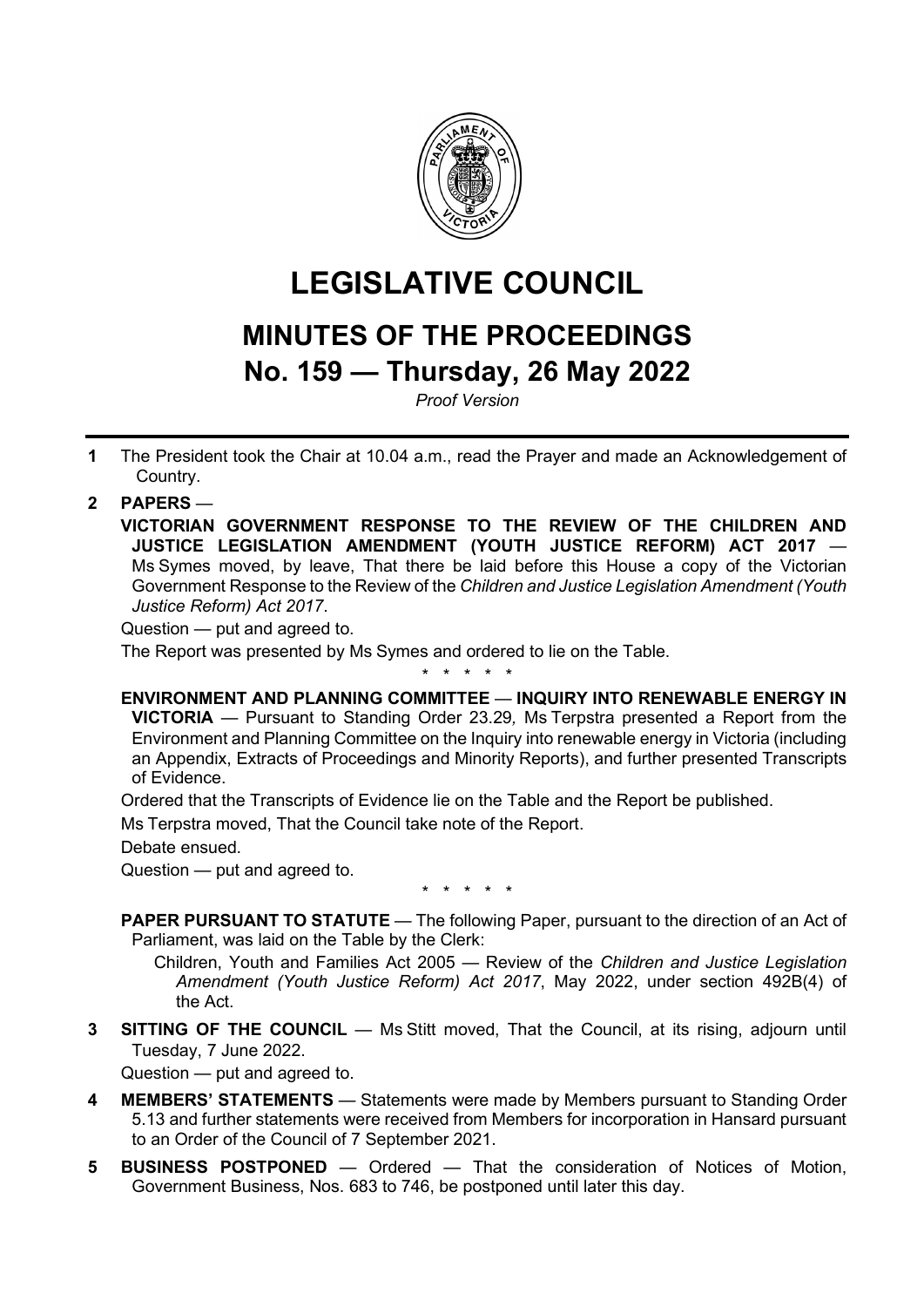**6 UPPER YARRA VALLEY AND DANDENONG RANGES REGIONAL STRATEGY PLAN AMENDMENT 122** — Ms Stitt moved, That, pursuant to section 46D(1)(c) of the *Planning and Environment Act 1987*, Amendment 122 to the Upper Yarra Valley and Dandenong Ranges Regional Strategy Plan be approved.

Debate ensued.

Question — put and agreed to.

**7 AGRICULTURE LEGISLATION AMENDMENT BILL 2022 — Debate resumed on the question,** That the Bill be now read a second time.

Amendments proposed to be moved in Committee by Ms Tierney were circulated.

Question — put and agreed to.

Bill read a second time.

*The President having ruled that certain amendments proposed to be moved in Committee by Dr Ratnam were outside the scope of the Bill —*

Dr Ratnam moved, That it be an instruction to the Committee that they have power to consider amendments and New Clauses to amend the *Agricultural and Veterinary Chemicals (Control of Use) Act 1992* to prohibit the sale of certain rodenticides.

Debate ensued.

Question — put.

The Council divided — The President in the Chair.

#### AYES<sub>19</sub>

Mr Atkinson; Dr Bach; Mr Barton; Ms Bath; Ms Burnett-Wake; Ms Crozier; Dr Cumming; Mr Davis; Mr Finn; Mr Grimley; Mr Hayes; Ms Lovell; Ms Maxwell; Mr Meddick; Mr Ondarchie; Ms Patten; Mr Quilty; Dr Ratnam; Mr Rich-Phillips.

*(Recorded by Clerks-at-the-Table, pursuant to an Order of the Council of 23 April 2020)* NOES, 15

Mr Elasmar; Mr Erdogan; Mr Gepp; Dr Kieu; Mr Leane; Mr Melhem; Ms Pulford; Ms Shing; Ms Stitt; Ms Symes; Mr Tarlamis; Ms Taylor; Ms Terpstra; Ms Tierney; Ms Watt.

*(Recorded by Clerks-at-the-Table, pursuant to an Order of the Council of 23 April 2020)* Question agreed to.

Bill committed to a Committee of the whole.

House in Committee.

*Business having been interrupted at 12.00 noon pursuant to Sessional Orders —*

**8 QUESTIONS AND MINISTERS' STATEMENTS** — Questions without notice were taken and Ministers' Statements were made pursuant to Sessional Order 13.

*\* \* \* \* \**

**QUESTIONS DIRECTED FOR WRITTEN RESPONSE** — The President directed written responses be provided to questions without notice pursuant to Standing Order 8.07 as follows:

- **Labelling of fur products** substantive and supplementary questions asked by Mr Meddick — response from Mr Leane due Monday, 30 May 2022.
- **Cranbourne SES unit** substantive question asked by Mr Rich-Phillips response from Ms Symes due Friday, 27 May 2022.
- **Disclosure scheme for registered sex offenders**  substantive and supplementary questions asked by Mr Grimley — response from Ms Tierney due Monday, 30 May 2022.
- **Emergency Management Victoria review of performance of the Emergency Services Telecommunications Authority** — substantive question asked by Mr Davis — response from Ms Symes due Friday, 27 May 2022.
- **Sunshine transport precinct funding** substantive and supplementary questions asked by Dr Cumming — response from Ms Pulford due Monday, 30 May 2022.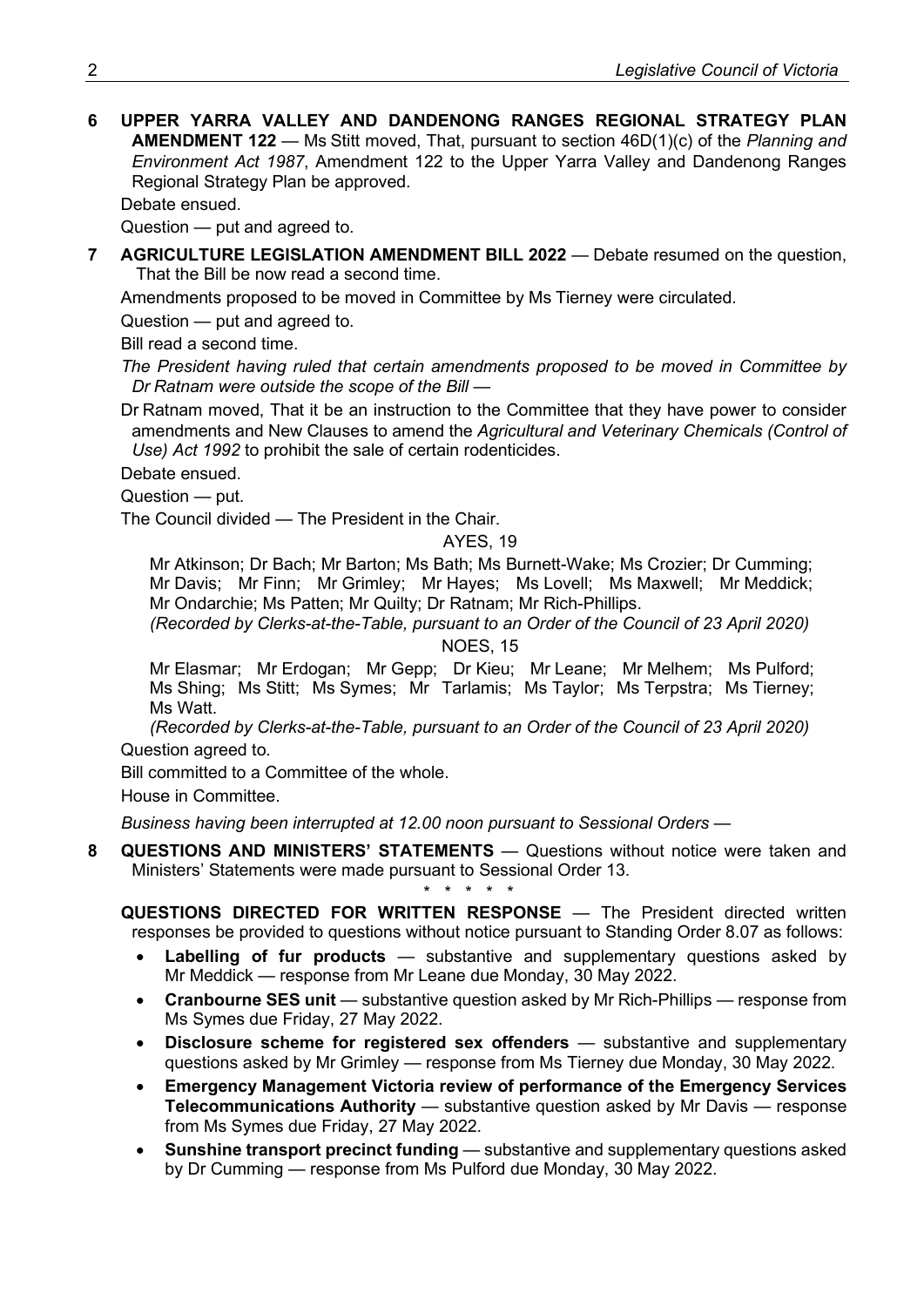- **Commercial Passenger Vehicles Victoria – disciplinary action against taxi driver** substantive and supplementary questions asked by Mr Barton — response from Ms Pulford due Monday, 30 May 2022.
- **9 CONSTITUENCY QUESTIONS** Constituency questions were taken pursuant to Standing Order 8.08 and further questions were received from Members for incorporation in Hansard pursuant to an Order of the Council of 15 September 2020.
- **10 AGRICULTURE LEGISLATION AMENDMENT BILL 2022** Bill further considered in Committee of the whole.

Bill reported with an amendment, the Report was adopted.

Ms Tierney moved, That the Bill be now read a third time.

Question — That the Bill be now read a third time and do pass — put.

The Council divided — The President in the Chair.

#### AYES, 30

Mr Atkinson; Dr Bach; Mr Barton; Ms Bath; Ms Burnett-Wake; Ms Crozier; Mr Davis; Mr Elasmar; Mr Erdogan; Mr Gepp; Mr Grimley; Mr Hayes; Dr Kieu; Mr Leane; Ms Lovell; Ms Maxwell; Mr Melhem; Mr Ondarchie; Ms Patten; Ms Pulford; Dr Ratnam; Mr Rich-Phillips; Ms Shing; Ms Stitt; Ms Symes; Mr Tarlamis; Ms Taylor; Ms Terpstra; Ms Tierney; Ms Watt.

*(Recorded by Clerks-at-the-Table, pursuant to an Order of the Council of 23 April 2020)*

NOES, 4

Dr Cumming; Mr Finn; Mr Meddick; Mr Quilty.

*(Recorded by Clerks-at-the-Table, pursuant to an Order of the Council of 23 April 2020)*

Question agreed to.

Bill read a third time.

Bill returned to the Assembly with a Message informing them that the Council have agreed to the Bill with an amendment and requesting their agreement.

**11 VICTIMS OF CRIME (FINANCIAL ASSISTANCE SCHEME) BILL 2022** — Debate resumed on the question, That the Bill be now read a second time.

Amendments proposed to be moved in Committee by Ms Maxwell were circulated.

Question — put and agreed to.

Bill read a second time and committed to a Committee of the whole.

House in Committee.

*Business having been interrupted at 6.30 p.m. pursuant to Sessional Order 1 —*

On the motion of Ms Taylor, the meal break scheduled for this day, pursuant to Sessional Order 1, was suspended.

Bill further considered in Committee of the whole.

Bill reported without amendment, the Report was adopted, and the Bill was read a third time and passed.

Bill returned to the Assembly with a Message informing them that the Council have agreed to the Bill without amendment.

- **12 PANDEMIC DECLARATION ACCOUNTABILITY AND OVERSIGHT COMMITTEE MEMBERSHIP** — The President read a letter from Mr Bourman resigning from the Pandemic Declaration Accountability and Oversight Committee, effective from today.
- **13 APPROPRIATION (2022–2023) BILL 2022** The President read a Message from the Assembly presenting *A Bill for an Act for the appropriation of certain sums out of the Consolidated Fund for the ordinary annual services of the Government for the financial year 2022/2023 and for other purposes* and requesting the agreement of the Council.
	- On the motion of Ms Symes, the Bill was read a first time and, by leave, ordered to be read a second time forthwith.